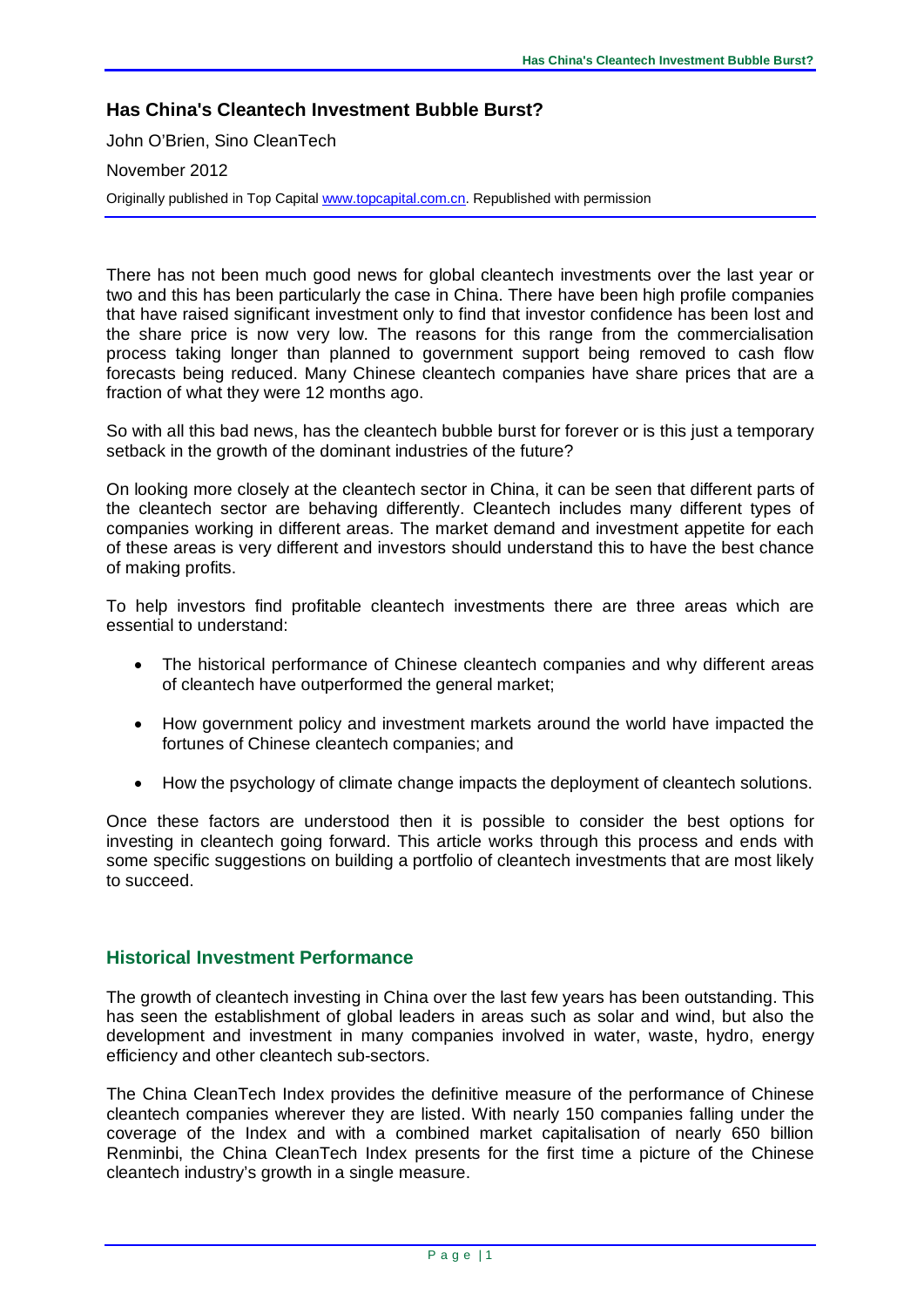The Index is weighted by market capitalisation, rebalanced quarterly and is globally benchmarked. It peaked in February 2011 with a total market capitalisation of RMB 911 billion.

The Index as a whole has had a varied performance over the last few years. Its three year performance to the end of September 2012 is dismal showing a loss of over 50% compared to a mere 8% loss in global cleantech stocks, a 25% loss for the Shanghai Composite and a 16% gain in the MSCI World Index. Analysing the data behind the index shows that there has actually been a 60% loss over the last 18 months.

| <b>Percentage</b><br>Change                                 | 2009  | 2010     | 2011     | <b>Third</b><br>Quarter<br>2012 | Last 12<br><b>Months</b> | Last 3<br>Years |
|-------------------------------------------------------------|-------|----------|----------|---------------------------------|--------------------------|-----------------|
| <b>China CleanTech</b><br>Index (CCTI)                      | 77.5% | $-9.6%$  | $-48.0%$ | $-11.7%$                        | $-28.0%$                 | $-56.5%$        |
| <b>Global Cleantech</b><br><b>Index (CTIUS)</b>             | 38.1% | 7.3%     | $-18.3%$ | 2.8%                            | 5.7%                     | $-8.1%$         |
| <b>China Shanghai</b><br><b>Composite Index</b><br>(SHCOMP) | 80.0% | $-14.3%$ | $-21.7%$ | $-6.3%$                         | $-11.6%$                 | $-24.9%$        |
| <b>MSCI World</b><br>(MSCI)                                 | 27.0% | 9.6%     | $-7.6%$  | 6.2%                            | 18.8%                    | 16.4%           |

#### **China CleanTech Index Performance**



To provide an analysis of the China CleanTech Index, eight sub-indices have been developed. The performance of each of these sub-indices over the last three financial years is shown in the table and charts below.

Over the 12 months to September 2012, the China Waste Index and the China Hydro Index have performed best. Over the last three years, the outstanding performer has been again the China Waste Index with the China Environment Index a distant second place. The consistent worst performer in recent years has been the China Solar Index.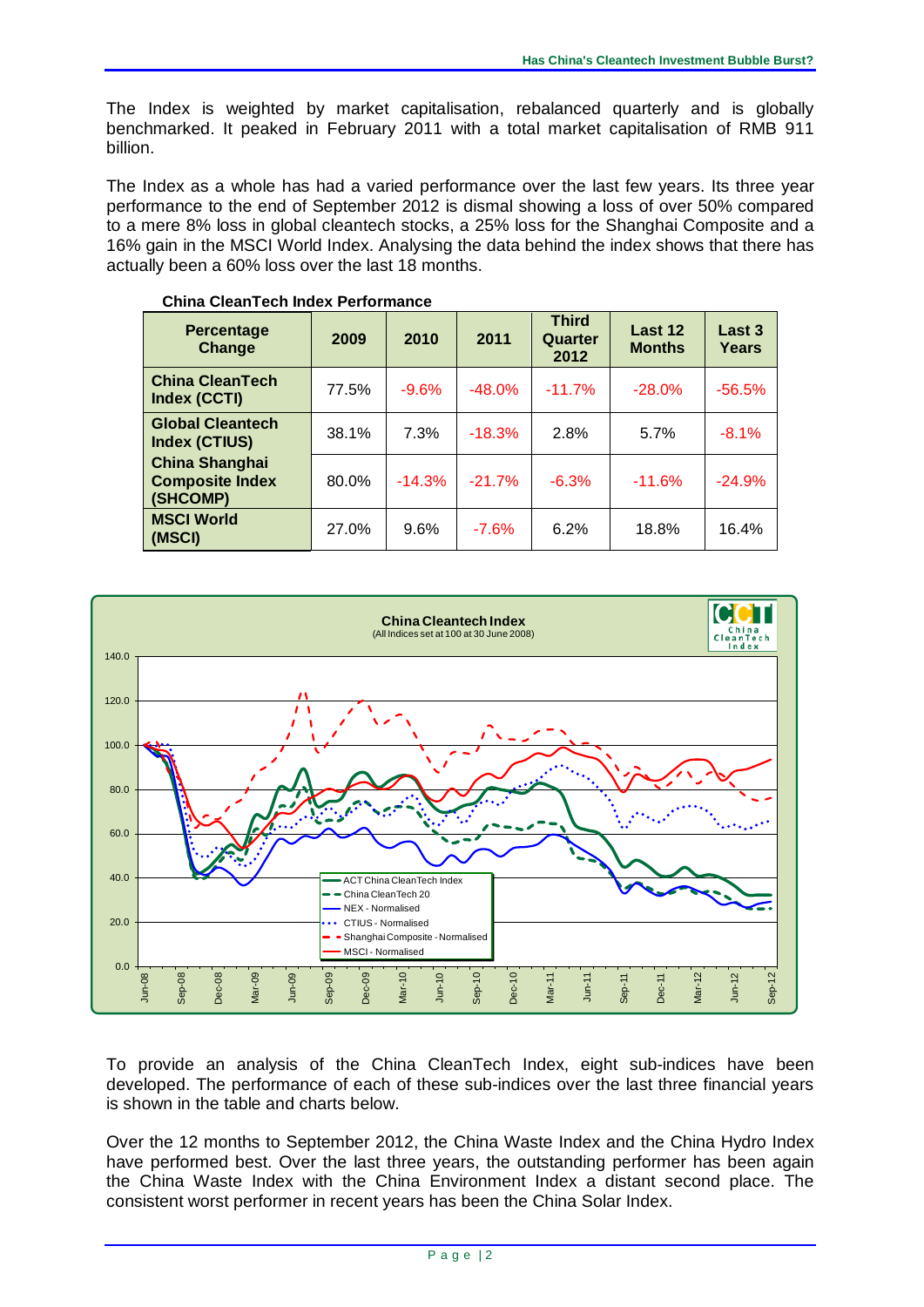|                                | 2009   | 2010     | 2011     | 3Q12     | Last 12<br><b>Months</b> | Last 3<br>Years |
|--------------------------------|--------|----------|----------|----------|--------------------------|-----------------|
| <b>China Efficiency Index</b>  | 102.4% | 31.8%    | $-60.4%$ | $-12.6%$ | $-34%$                   | $-49%$          |
| <b>China Environment Index</b> | 157.4% | 13.5%    | $-31.1%$ | $-9.1%$  | $-27%$                   | $-12%$          |
| China Solar Index              | 92.4%  | $-13.0%$ | $-57.5%$ | $-26.3%$ | $-51%$                   | $-75%$          |
| China Storage Index            | 141.0% | $-15.1%$ | $-36.6%$ | $-6.8%$  | $-12%$                   | $-39%$          |
| <b>China Waste Index</b>       | 65.7%  | 99.1%    | $-25.9%$ | 5.5%     | $-9%$                    | 104%            |
| China Water Index              | 113.5% | 9.6%     | $-49.7%$ | $-6.8%$  | $-17%$                   | $-38%$          |
| China Hydro Index              | 78.9%  | $-35.6%$ | $-23.0%$ | $-11.4%$ | $-8%$                    | $-53%$          |
| China Wind Index               | 45.8%  | $-21.0%$ | $-57.7%$ | $-11.5%$ | $-46%$                   | $-74%$          |





**Solar Markets Changing** - The solar industry has been a victim of its own success. Having built a global leadership position through a massive expansion of capacity, it has suffered the most with the changes to the global solar market. These changes primarily stem from changes to government subsidies and tariffs.

Bloomberg New Energy Finance forecast that the total global solar PV capacity installed in 2012 will be 31GW (31,000 MW), 11% greater than the 28GW installed in 2011 and 72% greater than the 18GW installed during 2010. The market is therefore still growing quickly.

Until recently, more than 90% of solar panel products made in China were exported, with the US and Europe being the primary markets. In 2011, Europe imported PV products valued at US\$26.5 billion from China. To replace the falling international sales and stimulate domestic demand, the Chinese Government implemented a national solar feed-in tariff in late 2011.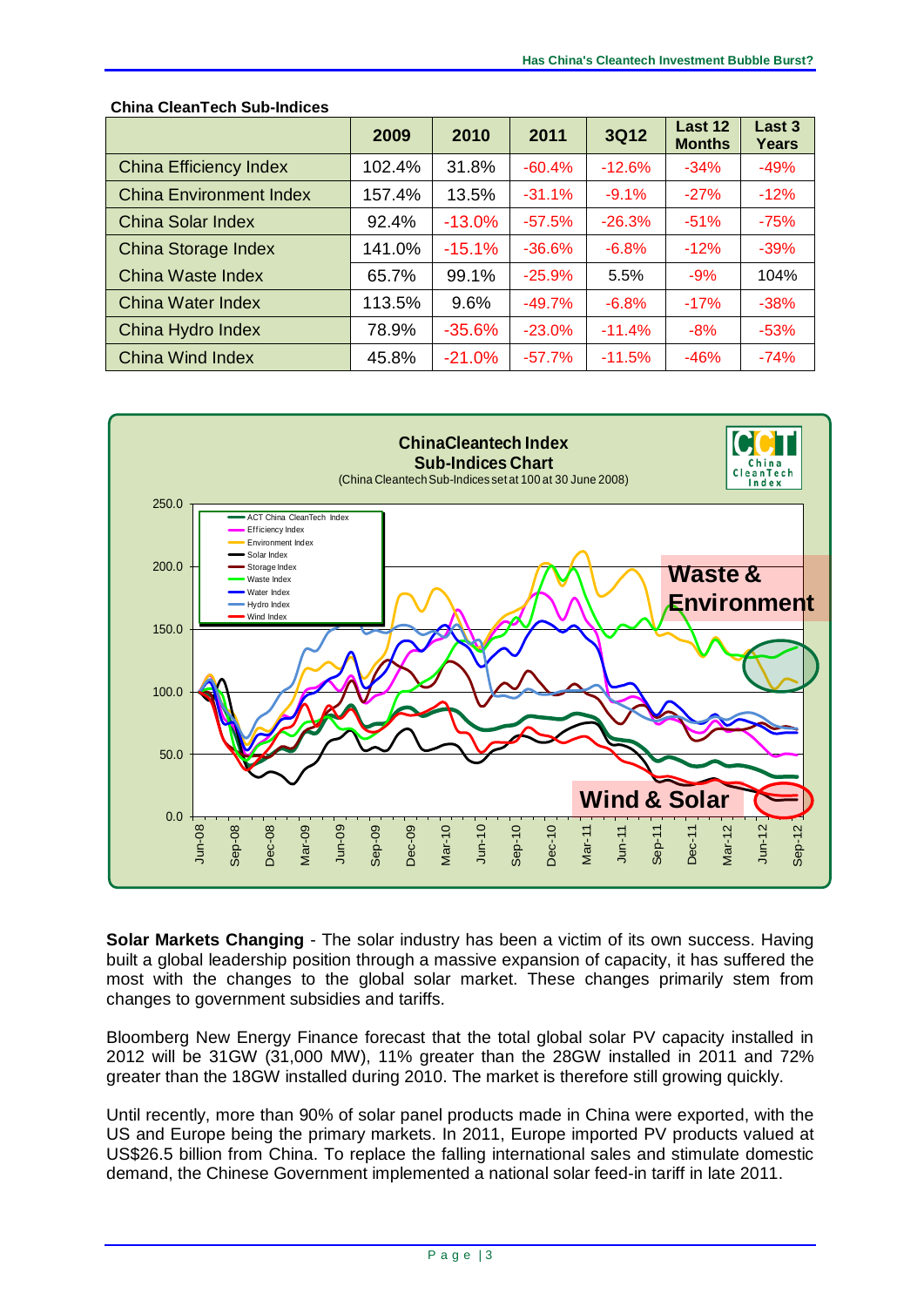From an installed solar capacity of only 893MW in 2010 China, an additional 1,700 MW was added in 2011 and, by the end of 2012, China is expected to surpass the US to become the third largest PV market in the world.

**Waste Markets Booming** - In contrast to the solar industry that was built on export orientated markets driven by global government subsidies, the Chinese Waste industry has had a much more domestic focus. The listed waste sector in China is also much smaller. At the end of September the China Waste Index had a combined market capitalisation of only RMB 16 billion compared to the RMB 74 billion for the China Solar Index.

The growth of the Waste industry is being driven by the increasing focus on waste management, recycling and the circular economy. As an example, Novarise Renewable Resources International, a world-leading polypropylene recycling company based in Fujian province and listed on the Australian Stock Exchange, will shortly increase its production capacity from 25,000 tonnes per year to 75,000 tonnes per year. This is being driven by strong government recycling mandates at throughout the country.

# **Government Incentives and the Global Financial Crisis**

As we have seen above, some export orientated cleantech sub-sectors have suffered because of changing priorities of the governments in international markets. Much of these priority changes can be attributed to the Global Financial Crisis with Government's looking to reduce short term spending by reducing subsidies.

A big casualty of this has been many of the measures focussed on climate change mitigation and sustainability. The longer term benefits that these schemes had have become less important as countries have been trying to manage the short term prospects of their economies.

Another impact of the financial crisis has been that the rate of growth in emissions in developed countries has slowed as economic growth rates have slowed. This has again reduced the focus of governments to spend scarce funds on subsidies to reduce emissions when this is happening anyway.

In the US, there has also been a focus on job security. Cheaper imports of solar and wind products from China have lead to job losses in the US and claims of unfair subsidies in China to help undercut US made products. This has led to protectionist positions being developed and import tariffs being imposed.

All of these difficult situations are made worse by the fact that governments in developed countries have to think about the next election. Democracy has many benefits, but it is a very poor implementer of long term structural changes. Countries such as China, Korea and Singapore which all have stronger levels of government than Europe or the US have managed to take advantage of the opportunities being presented by the move towards sustainability.

The Chinese government has been driving change even more quickly than other countries. Much of this is focussed on improving environmental damage and delivering better air, land and water quality. That these moves are shutting down inefficient polluting industries and encouraging the growth of efficient industries and cleantech solution providers is actually just a fortunate side-effect.

For instance, the company based in Fujian province mentioned above is providing a solution to reducing the waste to landfill by recycling polypropylene (PP) back into other PP products. The growth in its capacity will lead to increased diversion from landfill. To help its expansion as a cleantech company it has received a number of incentives from government. These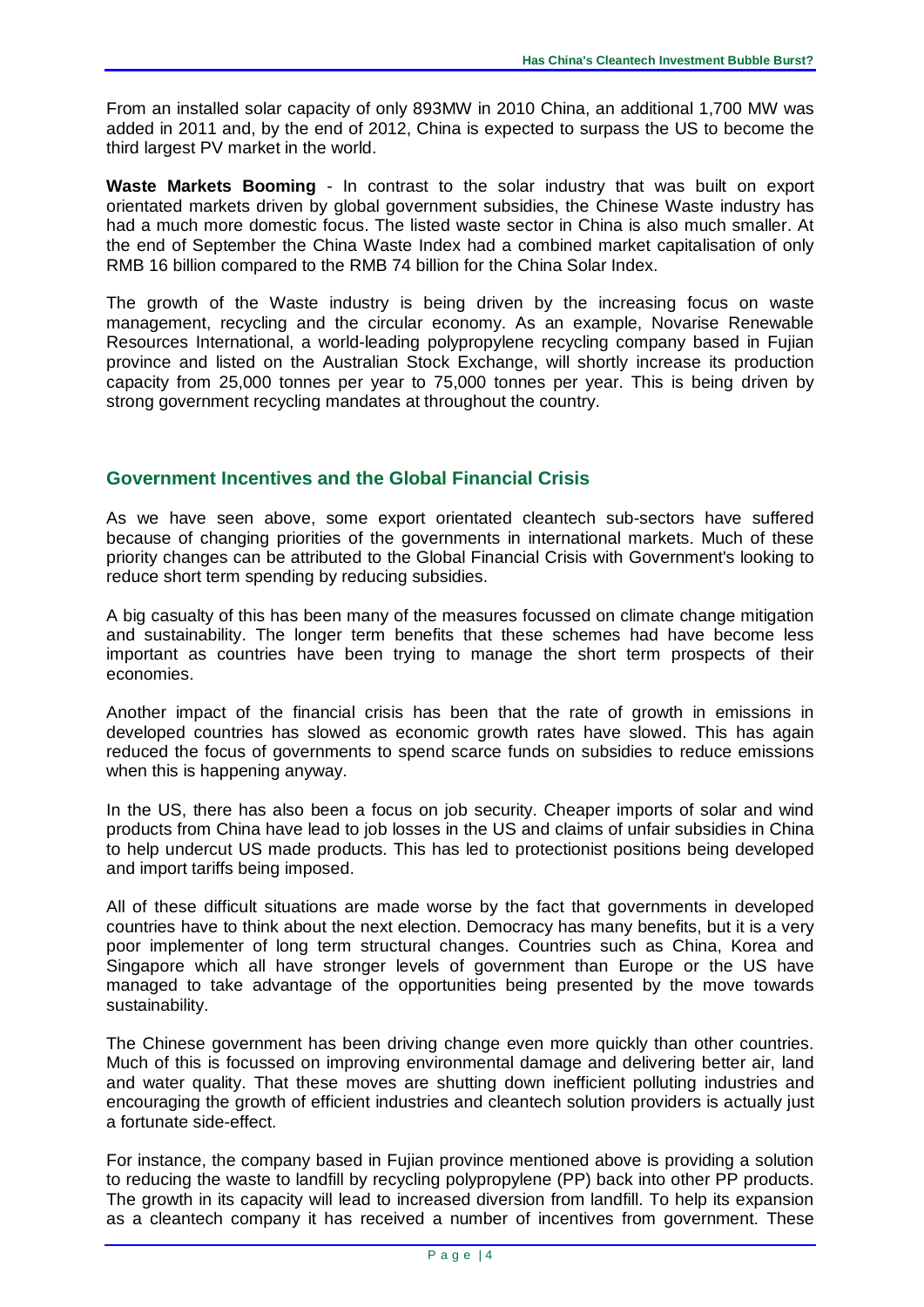have included access to land, easier planning approvals, reduced taxes and reduced energy costs. These measures are provided to help encourage innovative companies to grow and drive environmental improvements. The same types of subsidies however are now being used as the argument that Chinese cleantech exporters receive greater government assistance than those in countries such as the US.

These parallel circumstances of developed countries backing off from cleantech support and the Chinese government continuing to increase support has led to a rapid increase in China's influence and position in the global cleantech sector. Whilst some stock prices are suffering over the short term, this momentum provides encouragement for the overall position of the Chinese cleantech market.

# **Psychology of Sustainability**

Most rational analyses of climate change, sustainability and cleantech issues would lead to a position that encourages action now to avoid the risk that drastic action will be required in the future. This 'rational' position is however generally not recognised across communities.

When this shift happens on a global basis, the full potential of the cleantech sector will be realised with strong companies experiencing exceptional growth. The shift however is only currently happening very slowly and is largely being driven by governments having to provide incentives or to enforce regulations to make the changes happen. The psychology of why the shift is not happening more quickly is therefore an essential element for advocates, policy makers and investors.

It is an area that is not widely considered and is rarely mentioned when discussing investment strategies. Professor of Psychology at Harvard University, Daniel Gilbert, has developed a theory of why humans are being ineffective in addressing long term climate change and sustainability issues.

Professor Gilbert argues that the human brain is poorly equipped to respond to these types of threats. He believes that evolution has conditioned human brains to react well to other types of threats and that climate change fails on all four of the tests that trigger immediate reactions. The four types of threats that humans react to most easily are those that are perceived to be:

- Intentional The human brain is very aware of other humans intentionally causing harm. Climate change cannot be blamed on someone deliberately emitting carbon dioxide.
- Immoral The brain will react strongly against actions it believes are against the morals of the day. Climate change does not violate our moral sensibilities.
- Imminent The brain is very good at threats that have bad consequences in the very near term. Climate change is perceived as a future rather than an immediate threat.
- Instantaneous The brain reacts well when it notices quick changes to its surroundings. Climate change proceeds gradually.

To develop a successful cleantech investment strategy, it is essential to understand how this will impact the future growth of companies. If their products and services can be framed in a way that can trigger one or more of the above threat triggers then they are more likely to have their products deployed widely. So cleantech solutions that remove visible pollution quickly, have immediate impacts or remove immediate health threats will be welcomed.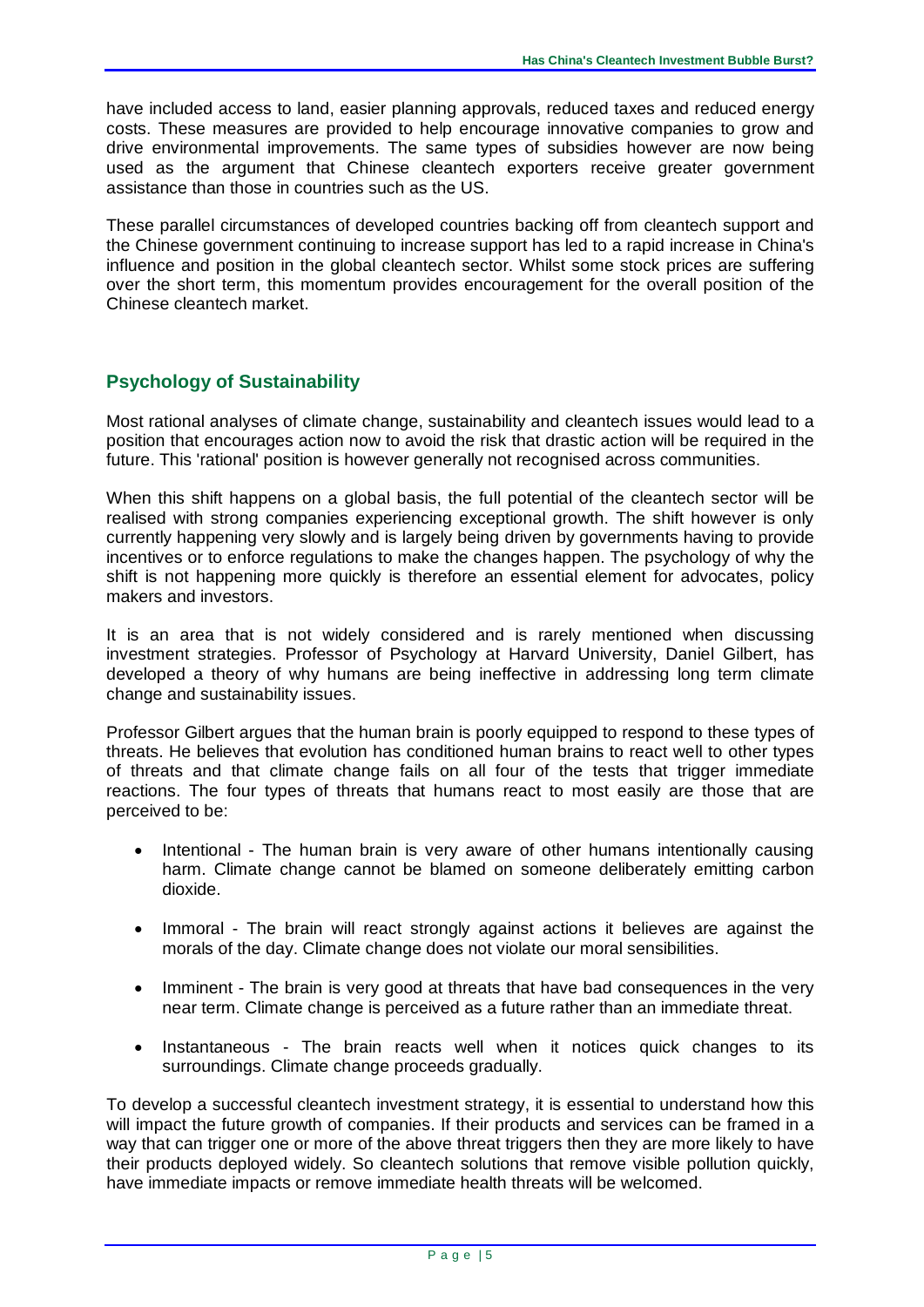For those with only longer term benefits in terms of emissions reductions, then there needs to be non-environmental factors that make their purchase compelling. Energy efficiency solutions have a quick financial payback. Water efficiency technologies reduce the need for water and so can reduce the risk of disruptive water shortages.

### **Building a Successful Cleantech Portfolio**

The key to building a successful Chinese cleantech investment portfolio is to understand the history of investor behaviour, the current trends in technology development and government policy and the likely future deployment trends for the different technologies.

The areas of cleantech that have historically seen less volatility in their share prices have been the more mature sectors such as water, waste and energy efficiency. The growth in these sectors in China and in the rest of the world has been driven to date by increasing regulatory measures rather than subsidies.

Whilst the impact of subsidies and regulatory measures can be similar, regulatory measures are more consistently applied and less likely to be reversed. Subsidies drive quick growth to secure the current economic benefits. The initial fast growth leads the investment market to be over-optimistic, whilst the inevitable crash on removal of the subsidies drives pessimism and under-pricing of strong and growing companies.

So to build a balanced portfolio of cleantech investments requires taking a portion of solid growth companies in sectors driven by increasing environmental regulation such as water, waste and energy efficiency and to then balance that with companies in subsidy driven sectors. The time to invest in subsidy driven suppliers is either at the beginning of the subsidy cycle as the market starts to back the sector or once the market has become overly pessimistic.

The solar market is now largely underpriced. There are still some risks of company failure but as the solar industry starts to reach grid parity for power generation in markets around the world it will transition from being a subsidy driven product to one that is driven entirely by economics. Once this occurs, it will then become a steady growth sector which is likely to lead to price recovery for the leading players.

Other areas that provide good options for investment can be seen from looking at what is driving current technology deployment. Overall the fundamental drivers of cleantech continue to grow. Populations are growing, getting richer and wanting cleaner environments at the same time as resources are being depleted and environmental damage is increasing. Cleantech provides the solutions to enable environmental improvements in a crowded world.

In China, much of the domestic activity is being driven by the  $12<sup>th</sup>$  Five Year Plan. With its emphasis on emissions intensity, there is a huge need for technologies that provide industrial energy efficiency. The targets for water efficiency are even more onerous, so any technology that helps the country meet these targets is going to be in demand.

Another area of current focus for the government is environmental remediation using technologies involved with water, waste, recycling and waste-to-energy. Electric vehicles are also a strong current focus so good companies providing vehicles, batteries or recharging infrastructure are likely to succeed over the medium term.

There have been a number of cleantech US dollar billionaires so far, but as more of these appear, there is going to increasing and continued investment into cleantech. China is positioning itself as the centre of the world's cleantech industry and will be seen as the leader in research, deployment and investment. It is likely to be seen in the same way that Silicon Valley is for IT investment and Australia and Mongolia are for mining investment.